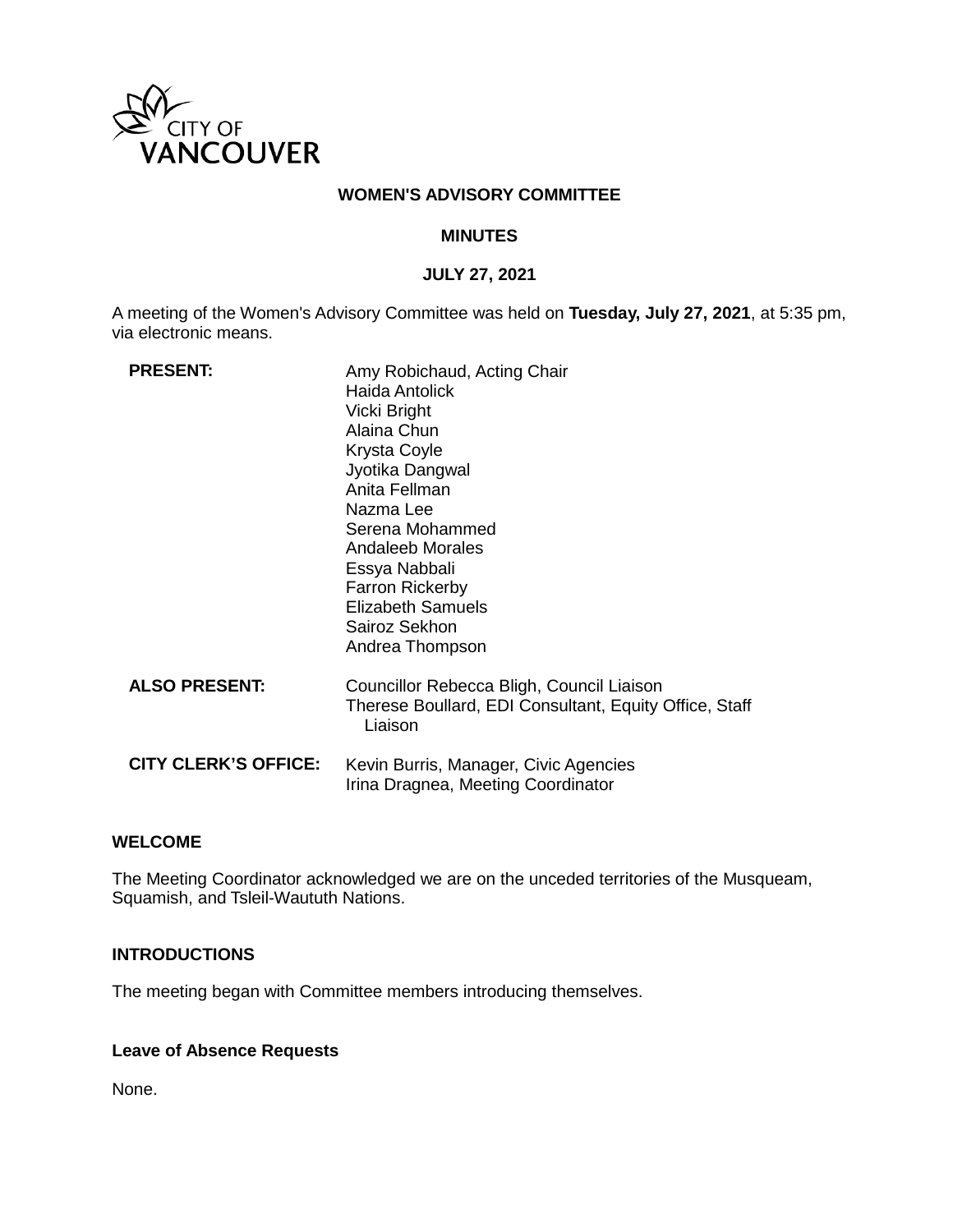# **1. Chair/Vice-Chair Election**

MOVED by Haida Antolick SECONDED by Essya Nabbali

THAT the Women's Advisory Committee select an Acting Chair for today's meeting;

FURTHER THAT the elections of Co-Chairs be postponed until the September 7, 2021, meeting, in order to ensure all members have the ability to review the responsibilities the role entails and prepare a statement, if desired.

## CARRIED UNANIMOUSLY

Subsequently, the Committee agreed to appoint Amy Robichaud as Acting Chair for today's meeting.

*\* \* \* \* \**

*At this point in the meeting, Amy Robichaud assumed the role of Acting Chair.*

*\* \* \* \* \**

## **2. Roles and Responsibilities**

The Meeting Coordinator reviewed the roles and responsibilities of the Committee, the Council Liaisons, External Liaisons, and the Staff Liaison. Subsequently, liaisons introduced themselves and their respective portfolios.

# **3. Work Plan Discussion**

The Meeting Coordinator informed the Committee of their annual reporting requirements, which includes an annual work plan, and an annual report of activities. Subsequently, the Committee discussed the development of a work plan and highlighted the following areas of interest:

- Housing: social housing, affordability and creation of safe spaces
- Vancouver Plan
- Childcare
- Women's Equity Strategy
- Equity Framework implementation
- Intersectionality Training for Council/Broader conversation around intersectionality
- Outreach and engagement to voices not present in the room
- Combatting NIMBYism
- Access to public washrooms
- Access to menstruation products at City facilities
- Climate adaption, land use
- Violence against women and marginalized genders, supporting safety for sex workers
- Support for caregivers
- Considering gendered aspect of climate crisis in building climate resilience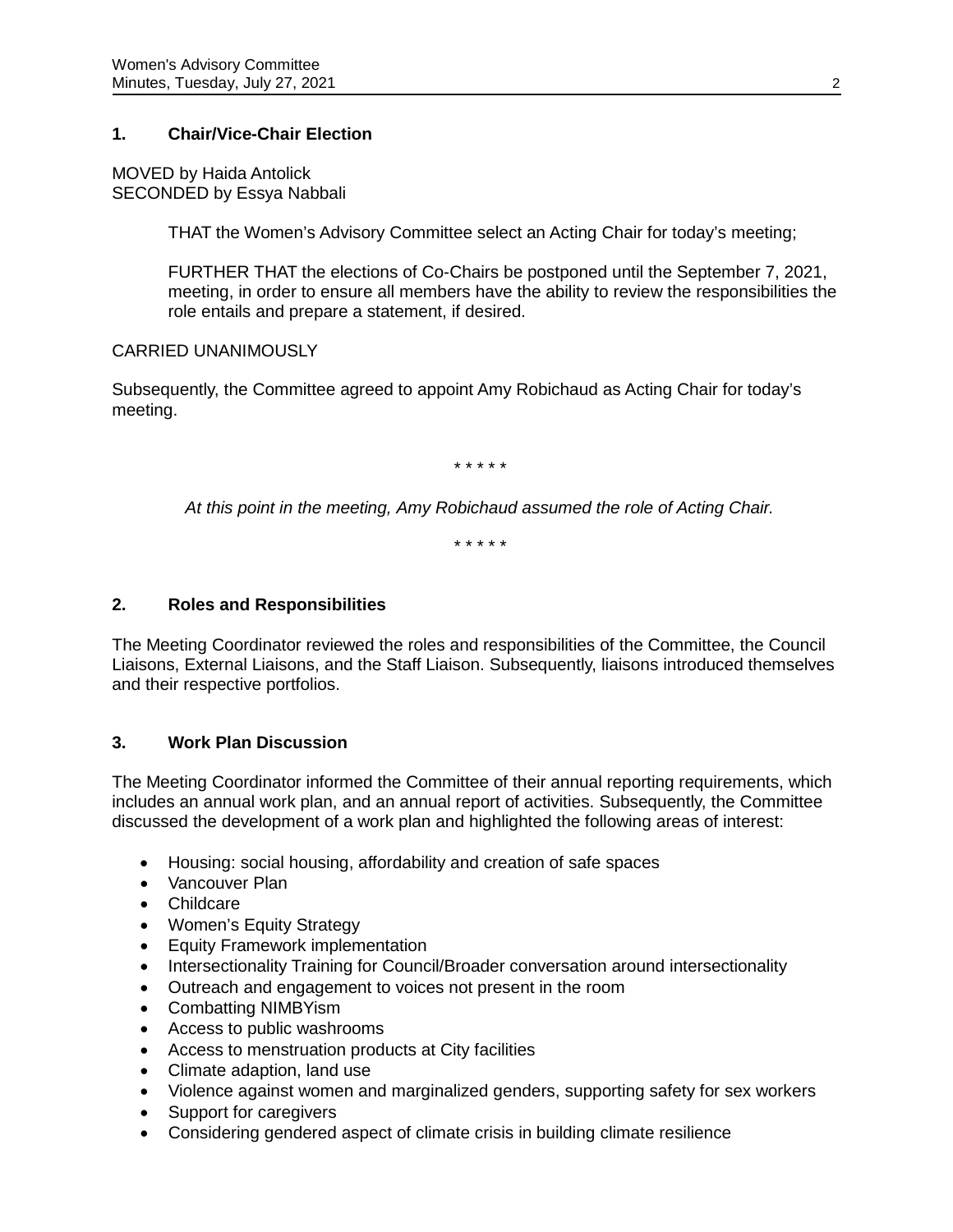- Access to affordable food/food insecurity
- Active engagement in the review process for Advisory Committees
- Women's safety in public spaces UN Safe Cities and Safe Public Spaces
- Taking action for Missing and Murdered Indigenous Women and Girls (MMIWG)
- Non-police support for crisis situations
- Harm reduction
- Combatting hate in the City racism, anti-Indigenous and drug users and persons with disabilities
- Increasing access to employment for women, gender diverse and persons with disabilities

Subsequently, it was

MOVED by Krysta Coyle SECONDED Essya Nabbali

> THAT the Women's Advisory Committee assign Krysta Coyle to organize the areas of interest as discussed at the meeting on July 27, 2021, into overarching themes;

FURTHER THAT the Women's Advisory Committee assign Jyotika Dangwal to format the overarching themes into survey questions in order for the Committee to rank the themes and comment on the ranking;

AND FURTHER THAT the Women's Advisory Committee with the help of Therese Boullard, Staff Liaison, create the survey and share the results of the survey in the aggregate by the next Committee meeting.

### CARRIED UNANIMOUSLY

For the next Committee meeting, the members agreed to come up with action items that support their individual top theme picks, and to come up with suggestions for a subcommittee structure that will support this work.

### **4. New Business**

# **(a) Voting Method for Co-Chairs**

Following discussion, the Committee agreed to have a closed/private vote for the roles of Co-Chairs, by having each Committee member email their top two selections to the Meeting Coordinator and the Meeting Coordinator tallying and announcing the final results to the Committee.

# **ADJOURNMENT**

MOVED by Amy Robichaud

THAT this meeting be adjourned.

### CARRIED UNANIMOUSLY